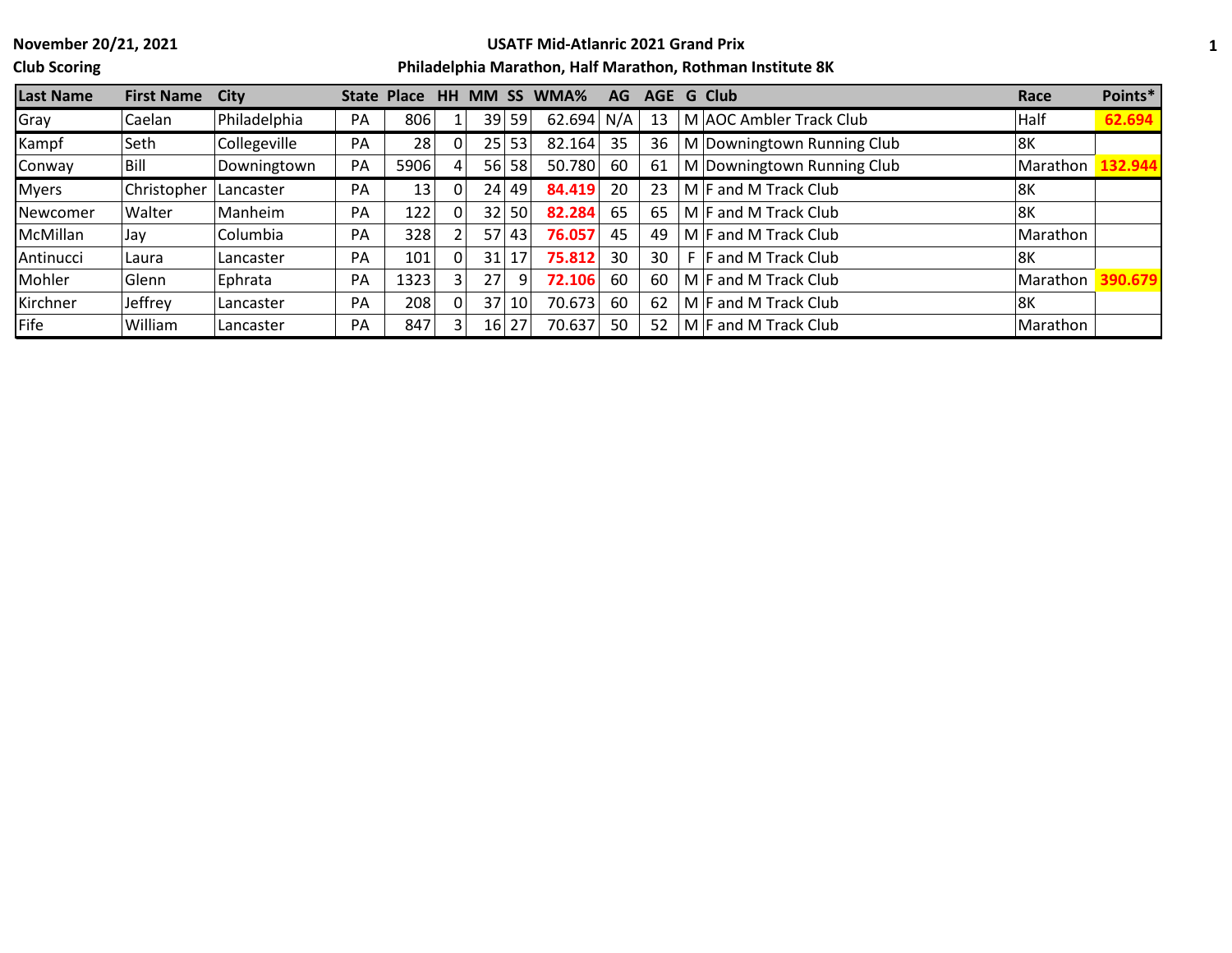**Club Scoring**

# **USATF Mid-Atlanric 2021 Grand Prix**

| <b>Barbee</b>  | Kenneth     | Philadelphia         | PA        | 59   | $\mathbf{0}$   | 28              | 10    | 89.172 | 55 | 57 |    | M Greater Philadelphia TC             | 8K       |         |
|----------------|-------------|----------------------|-----------|------|----------------|-----------------|-------|--------|----|----|----|---------------------------------------|----------|---------|
| Harte          | Tim         | Coatesville          | PA        | 52   | $\Omega$       | 27              | 33    | 88.082 | 50 | 53 |    | M Greater Philadelphia TC             | 8K       |         |
| Naimoli        | Christopher | Philadelphia         | PA        | 35   | $\mathbf{0}$   | 26              | 14    | 84.562 | 40 | 42 |    | M Greater Philadelphia TC             | 8K       |         |
| Hoey           | Leslee      | Downingtown          | PA        | 131  | 0              | 33              | 20    | 82.100 | 50 | 52 |    | F Greater Philadelphia TC             | 8K       |         |
| Pangburn       | Julie       | Downingtown          | PA        | 173  | $\Omega$       | 35              | 44    | 81.203 | 55 | 57 | F. | Greater Philadelphia TC               | 8K       | 425.119 |
| Mazo           | Daniel      | Bala Cynwyd          | PA        | 104  | $\Omega$       | 31              | 32    | 80.338 | 55 | 58 |    | M Greater Philadelphia TC             | 8K       |         |
| <b>Burns</b>   | Scott       | West Chester         | PA        | 59   |                | 37              | 49    | 80.103 | 40 | 41 |    | M Greater Philadelphia TC             | Marathon |         |
| Zappile        | Carmen      | Philadelphia         | PA        | 89   | $\Omega$       | 30              | 33    | 80.087 | 50 | 54 |    | M Greater Philadelphia TC             | 8K       |         |
| Peterson       | Christy     | Lansdale             | PA        | 119  | $\Omega$       | 32              | 25    | 79.949 | 45 | 47 |    | F Greater Philadelphia TC             | 8K       |         |
| Goldthorp      | John        | Philadelphia         | PA        | 61   |                |                 | 28 31 | 78.434 | 40 | 43 |    | M Greater Philadelphia TC             | 8K       | 398.911 |
| Welsh          | David       | Haddon Twp           | <b>NJ</b> | 67   | $\Omega$       | 28              | 44    | 78.422 | 40 | 44 |    | M Greater Philadelphia TC             | 8K       |         |
| Jennings       | Thomas      | Ft Washington        | PA        | 323  | $\Omega$       | 40              | 11    | 78.183 | 75 | 77 |    | M Greater Philadelphia TC             | 8K       |         |
| Gagliardi      | John        | <b>West Chester</b>  | PA        | 98   |                | 44              | 20    | 77.556 | 40 | 42 |    | M Greater Philadelphia TC             | Marathon |         |
| Montini        | Paul        | Huntingdon Valle     | PA        | 105  | $\Omega$       | 31              | 34    | 76.874 | 50 | 53 |    | M Greater Philadelphia TC             | 8K       |         |
| McHugh         | Siobhan     | Line Lexington       | PA        | 1265 | 3              | 25              | 55    | 73.387 | 50 | 50 | F. | Greater Philadelphia TC               | Marathon | 384.423 |
| Tempone        | Traci       | Leola                | PA        | 277  |                | 28              | 42    | 72.736 | 25 | 29 | F. | Greater Philadelphia TC               | Half     |         |
| Dietrick       | Kimberly    | Malvern              | PA        | 181  | $\Omega$       | 36              | 6     | 72.484 | 45 | 48 |    | F Greater Philadelphia TC             | 8K       |         |
| Hatch          | Stanley     | Flourtown            | PA        | 2001 | 3              | 40              | 13    | 67.827 | 60 | 60 |    | M Greater Philadelphia TC             | Marathon |         |
| Sawyer         | Steve       | Philadelphia         | PA        | 2922 |                | 58              | 15    | 66.610 | 70 | 70 |    | M Greater Philadelphia TC             | Half     |         |
| Westerlund     | Glenn       | Mount Joy            | PA        | 3441 | $\overline{2}$ |                 | 50    | 61.409 | 65 | 65 |    | M Greater Philadelphia TC             | Half     |         |
| Moura          | Fernando    | Douglassville        | PA        | 4857 | 4              | 30 <sup>1</sup> | 39    | 61.020 | 70 | 70 |    | M Greater Philadelphia TC             | Marathon |         |
| Heppelmann     | Patricia    | Malvern              | PA        | 588  |                | 44              | 34    | 59.349 | 45 | 49 |    | F Greater Philadelphia TC             | 8K       |         |
| Tozer          | Colleen     | Philadelphia         | PA        | 1708 |                | 49              | 57    | 58.921 | 30 | 33 | F. | Greater Philadelphia TC               | Half     |         |
| Tozer          | Colleen     | Philadelphia         | PA        | 650  | $\mathbf 0$    | 45              | 27    | 52.439 | 30 | 33 | F. | Greater Philadelphia TC               | 8K       |         |
| <b>McManus</b> | Diane       | <b>Upper Darby</b>   | PA        | 2042 |                | 37              | 45    | 35.720 | 70 | 71 | F. | Greater Philadelphia TC               | 8K       |         |
| Nicolosi       | Philip      | Easton               | PA        | 1760 | 3              | 35              | 24    | 63.850 | 50 | 51 |    | M Lehigh Valley Road Runners (LVRR)   | Marathon | 63.850  |
| McGrier        | Dawn        | Swedesboro           | <b>NJ</b> | 1815 |                | 9               | 5     | 41.013 | 55 | 55 |    | F Moorestown Distance Running Project | 8K       | 41.013  |
| Klanchar       | Marty       | <b>State College</b> | PA        | 2044 |                |                 | 52 36 | 65.779 | 60 | 64 |    | M Nittany Valley Running Club         | Half     | 65.779  |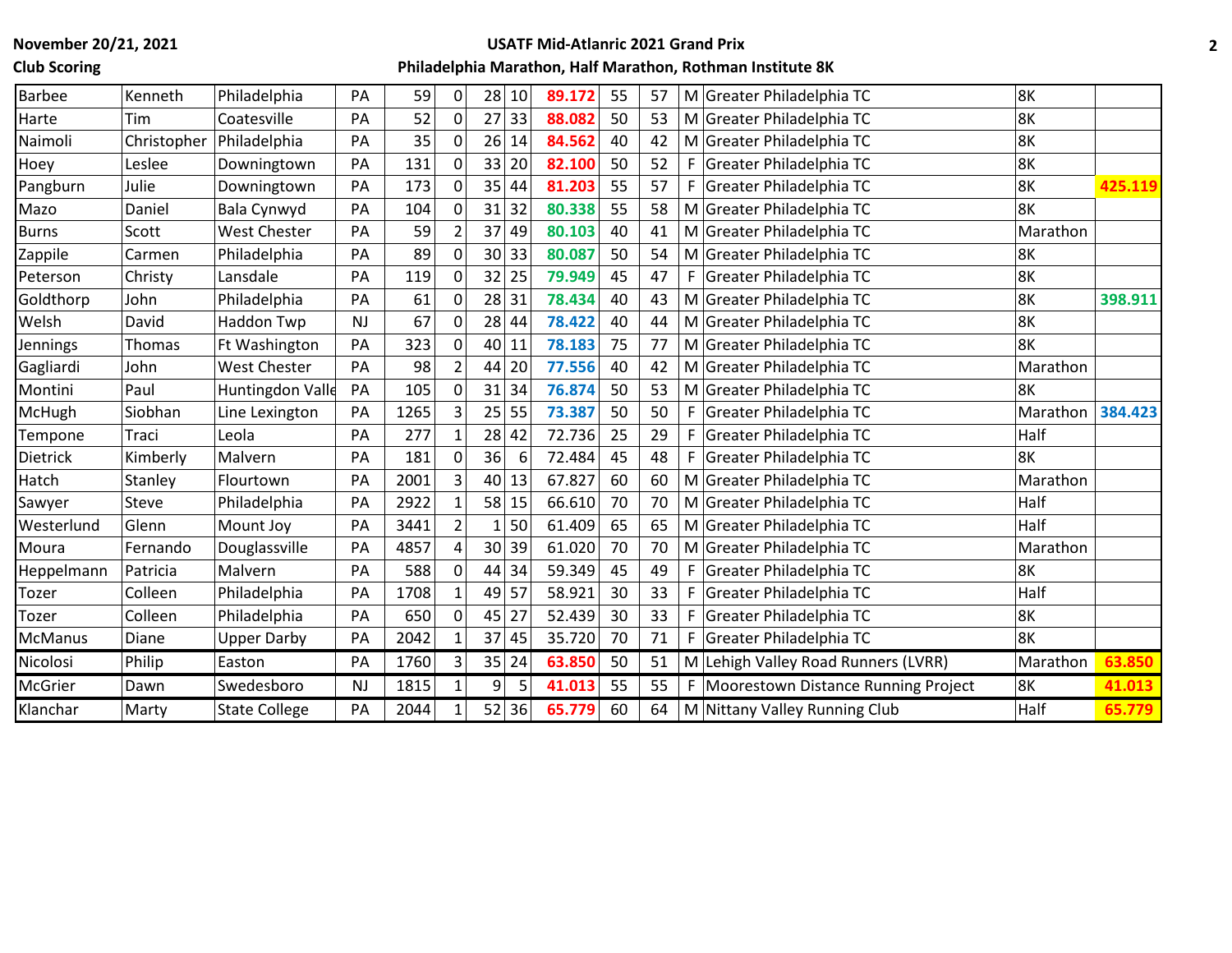**Club Scoring**

#### **USATF Mid-Atlanric 2021 Grand Prix**

| Girotto     | Sara     | Wynnewood          | PA | 92   | 30 <sup>1</sup> | 38 l            | 83.025 | 45 | 45 | Philadelphia Masters   | 8K       |         |
|-------------|----------|--------------------|----|------|-----------------|-----------------|--------|----|----|------------------------|----------|---------|
| Hranilovich | Stephen  | Phoenixville       | PA | 118  | 32 <sup>1</sup> | 24              | 78.189 | 55 | 58 | M Philadelphia Masters | 8K       |         |
| Siegel      | Lauren   | <b>Elkins Park</b> | PA | 324  | 40              | 12 <sup>1</sup> | 75.829 | 60 | 61 | Philadelphia Masters   | 8K       |         |
| Pellechio   | Thomas   | Doylestown         | PA | 3715 |                 | 48              | 63.936 | 65 | 66 | M Philadelphia Masters | Marathon |         |
| Cunningham  | Barclay  | Erdenheim          | PA | 3878 |                 | 33 <sup>1</sup> | 58.157 | 50 | 50 | Philadelphia Masters   | Half     | 359.137 |
| Hawkey      | Edward   | Perkasie           | PA | 6069 | 25 <sub>1</sub> | 39 <sup>1</sup> | 56.082 | 70 | 73 | M Philadelphia Masters | Half     |         |
| Edwards     | Anna     | Philadelphia       | PA | 5668 | 50 l            | 19 <sup>°</sup> | 46.828 | 35 | 38 | Philadelphia Masters   | Marathon |         |
| Longshore   | Kristine | Doylestown         | PA | 2041 | 37              | 41              | 28.340 | 50 | 53 | Philadelphia Masters   | 8K       |         |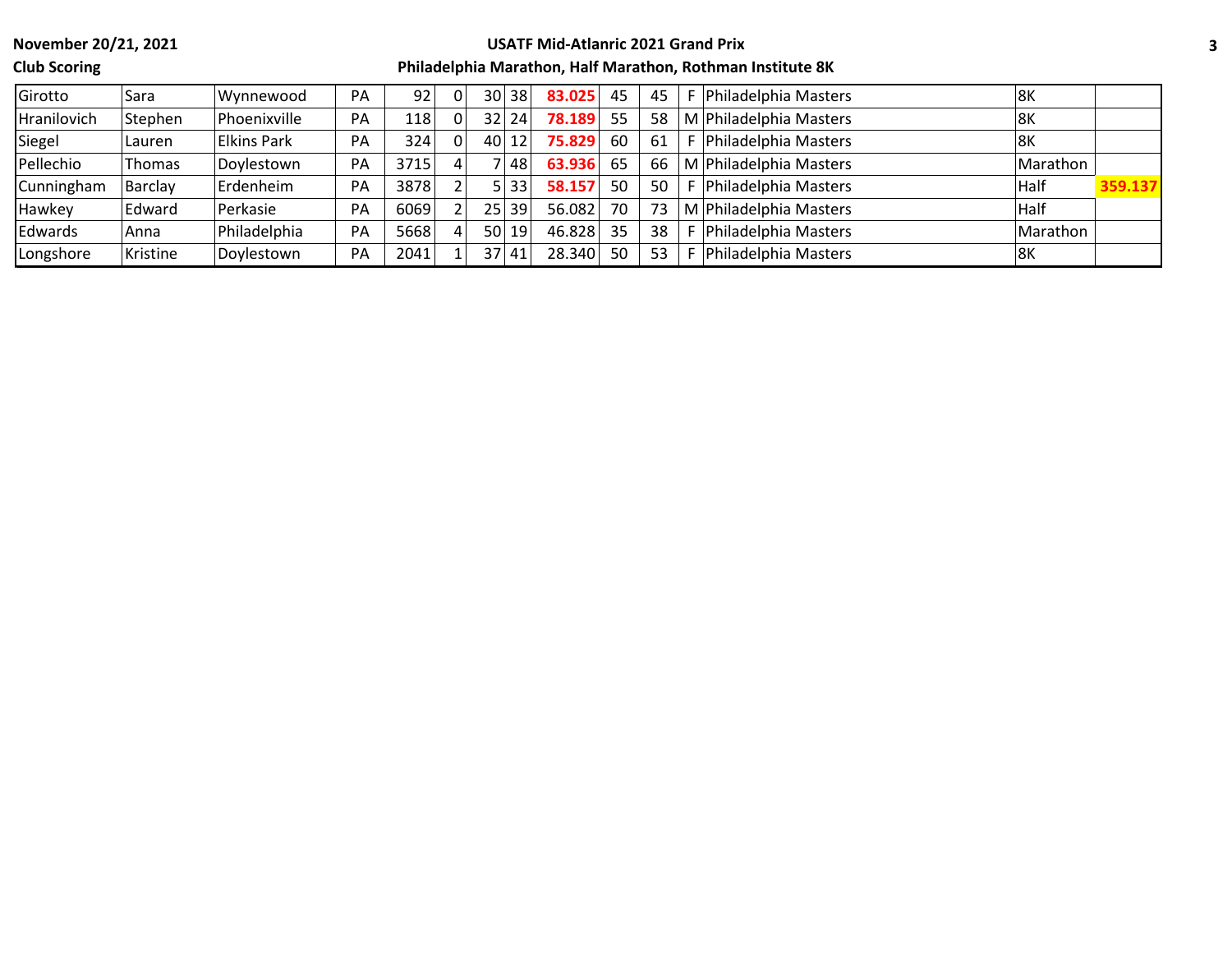## **Club Scoring**

# **USATF Mid-Atlanric 2021 Grand Prix**

| Michon      | Zachary      | Manayunk            | PA        | $\overline{2}$ | 0              | 23      | 38    | 88.646 | 20 | 23 |    | M Philadelphia Runner Track Club   | 8K       |         |
|-------------|--------------|---------------------|-----------|----------------|----------------|---------|-------|--------|----|----|----|------------------------------------|----------|---------|
| Matuszak    | Paul         | Huntingdon Valle    | PA        | $\overline{7}$ | $\Omega$       | 24      | 15    | 87.354 | 35 | 35 |    | M Philadelphia Runner Track Club   | 8K       |         |
| Hermann     | Ethan        | Philadelphia        | PA        | 8              | 1              | 6       | 47    | 86.873 | 20 | 21 |    | M Philadelphia Runner Track Club   | Half     |         |
| Gourley     | Steve        | Doylestown          | PA        | 29             | $\mathbf{0}$   | 25 54   |       | 86.358 | 40 | 43 |    | M Philadelphia Runner Track Club   | 8K       |         |
| Herzig      | Matthew      | Philadelphia        | PA        | 13             |                |         | 26    | 86.036 | 25 | 26 |    | M Philadelphia Runner Track Club   | Half     |         |
| McCurry     | Pat          | Philadelphia        | PA        | 14             | $\Omega$       | 24      | 50    | 84.362 | 25 | 27 |    | M Philadelphia Runner Track Club   | 8K       |         |
| Walkush     | Declan       | Philadelphia        | PA        | 15             | 0              | 24      | 57    | 83.968 | 20 | 22 |    | M Philadelphia Runner Track Club   | 8K       |         |
| Kane        | Matt         | Philadelphia        | PA        | 21             |                | 9       | 6     | 83.960 | 30 | 31 |    | M Philadelphia Runner Track Club   | Half     |         |
| Cardamone   | <b>Nick</b>  | Ambler              | PA        | 24             |                | 9       | 33    | 83.417 | 20 | 22 |    | M Philadelphia Runner Track Club   | Half     |         |
| Hibbs       | Joshua       | Wyndmoor            | PA        | 16             | $\overline{2}$ | $26$ 54 |       | 82.914 | 30 | 33 |    | M Philadelphia Runner Track Club   | Marathon |         |
| Morgan      | Gregory      | Philadelphia        | PA        | 17             | $\Omega$       | 25      | 18    | 82.806 | 20 | 24 |    | M Philadelphia Runner Track Club   | 8K       |         |
| Mateer      | Christopher  | Philadelphia        | PA        | 18             | 0              | 25      | 22    | 82.654 | 30 | 31 |    | M Philadelphia Runner Track Club   | 8K       |         |
| Estes       | Elaine       | Philadelphia        | PA        | 68             | 0              | 28      | 47    | 82.339 | 20 | 24 | F  | Philadelphia Runner Track Club     | 8K       | 431.570 |
| Lizins      | Kristaps     | Philadelphia        | PA        | 21             | 0              | 25      | 30    | 82.157 | 25 | 25 |    | M Philadelphia Runner Track Club   | 8K       |         |
| Thirumurthy | Harsha       | Bala Cynwyd         | PA        | 64             | $\overline{2}$ | 38 37   |       | 81.685 | 40 | 44 |    | M Philadelphia Runner Track Club   | Marathon |         |
| Smith       | Jessica      | Philadelphia        | PA        | 72             | $\Omega$       | 29 11   |       | 81.668 | 30 | 33 | F  | Philadelphia Runner Track Club     | 8K       | 419.994 |
| Amengual    | Cody         | Philadelphia        | PA        | 24             | $\Omega$       | 25      | 43    | 81.465 | 25 | 29 |    | M Philadelphia Runner Track Club   | 8K       |         |
| Kelly       | Lauren       | Philadelphia        | PA        | 106            | $\overline{2}$ | 45      | 14    | 81.138 | 30 | 31 |    | F   Philadelphia Runner Track Club | Marathon | 412.929 |
| Konhaus     | Merrick      | Philadelphia        | PA        | 27             | $\mathbf 0$    | 25      | 50    | 81.097 | 20 | 22 |    | M Philadelphia Runner Track Club   | 8K       |         |
| Ng          | Stephanie    | Philadelphia        | PA        | 82             | 0              | 29      | 53    | 79.308 | 20 | 23 | F  | Philadelphia Runner Track Club     | 8K       |         |
| Fulmer      | Stephanie    | Philadelphia        | PA        | 134            |                | 21      | 27    | 79.292 | 30 | 31 | F  | Philadelphia Runner Track Club     | Half     |         |
| Mascoli     | Rosie        | Philadelphia        | PA        | 163            | $\overline{2}$ | 49      | 59    | 78.870 | 30 | 30 | F. | Philadelphia Runner Track Club     | Marathon |         |
| Dorsey      | David        | Philadelphia        | PA        | 41             | $\mathbf 0$    | $26$ 40 |       | 78.563 | 25 | 26 |    | M Philadelphia Runner Track Club   | 8K       |         |
| Nieto       | Benjamin     | Philadelphia        | PA        | 81             |                | 17      | 50    | 74.754 | 30 | 34 |    | M Philadelphia Runner Track Club   | Half     |         |
| Coda        | Liz          | Philadelphia        | PA        | 111            | 0              | 32      | 12    | 73.654 | 30 | 30 | F. | Philadelphia Runner Track Club     | 8K       |         |
| Audi        | Gabriella    | Bala Cynwyd         | PA        | 112            | $\Omega$       | 32      | 12    | 73.602 | 20 | 23 | F. | Philadelphia Runner Track Club     | 8K       |         |
| Hoffman     | John         | Abington            | PA        | 143            | $\overline{2}$ | 48      | 46    | 72.289 | 30 | 34 |    | M Philadelphia Runner Track Club   | Marathon |         |
| Thomas      | Tom          | Philadelphia        | PA        | 131            |                | 21      | 16    | 71.390 | 30 | 31 |    | M Philadelphia Runner Track Club   | Half     |         |
| Cuiule      | Cynthia      | <b>Mount Laurel</b> | <b>NJ</b> | 142            | 0              | 33      | 49    | 70.133 | 30 | 30 | F  | Philadelphia Runner Track Club     | 8K       |         |
| Cember      | Abigail      | Philadelphia        | PA        | 1352           | 3              | 27      | 45    | 64.533 | 25 | 29 | F  | Philadelphia Runner Track Club     | Marathon |         |
| Ursta       | Jared        | Drexel Hill         | PA        | 3238           | $\overline{2}$ |         | 0 12  | 48.530 | 35 | 35 |    | M Philadelphia Runner Track Club   | Half     |         |
| Panei       | Erica        | Philadelphia        | PA        | 1383           | 3              |         | 28 16 | 66.061 | 15 | 18 |    | F   Philadelphia Storm             | Marathon |         |
| Panei       | <b>Brian</b> | Philadelphia        | PA        | 1655           | $\mathbf{1}$   |         | 49 30 | 54.871 | 15 | 15 |    | M Philadelphia Storm               | Half     | 120.932 |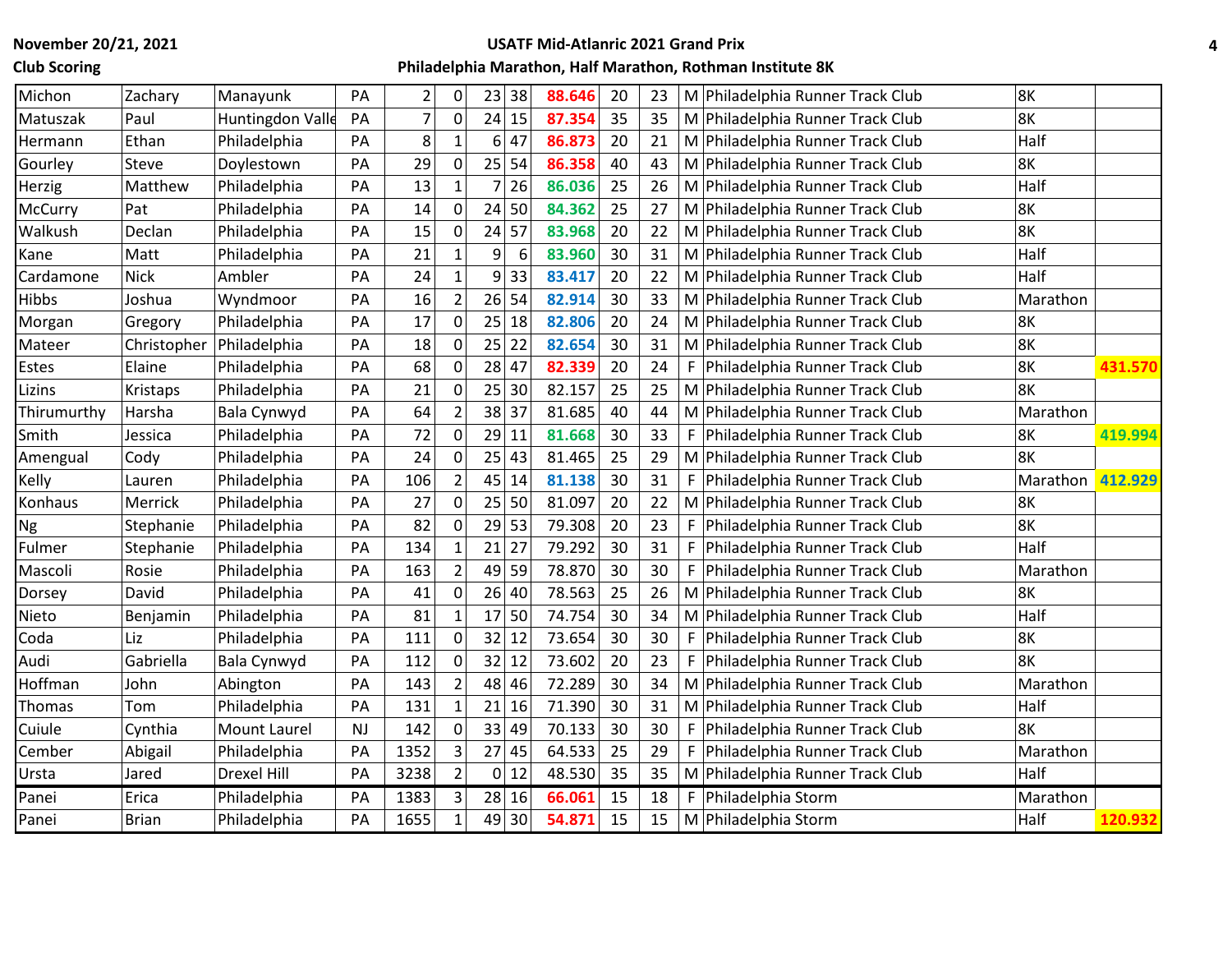**Club Scoring**

# **USATF Mid-Atlanric 2021 Grand Prix**

| Dean            | Abby           | Wilmington           | DE        | 261  | $\overline{2}$ |                 | 55 28   | 86.123 | 45 | 50 | F. | Pike Creek Valley Running Club     | Marathon |         |
|-----------------|----------------|----------------------|-----------|------|----------------|-----------------|---------|--------|----|----|----|------------------------------------|----------|---------|
| Emmons          | Allison        | Hockessin            | DE        | 73   | $\mathbf 0$    |                 | 29 14   | 85.006 | 40 | 42 |    | F   Pike Creek Valley Running Club | 8K       |         |
| DiGennaro       | Mike           | Wilmington           | DE        | 37   | 0              |                 | 26 34   | 84.191 | 40 | 43 |    | M Pike Creek Valley Running Club   | 8K       |         |
| Mason           | Robert         | Wilmington           | DE        | 430  | 1              |                 | 32 50   | 81.400 | 65 | 66 |    | M Pike Creek Valley Running Club   | Half     |         |
| Cauller         | Gregory        | York                 | PA        | 115  | $\mathbf 0$    |                 | 32 17   | 81.363 | 60 | 62 |    | M Pike Creek Valley Running Club   | 8K       | 418.082 |
| Swierzbinski    | Elizabeth      | Wilmington           | DE        | 77   | $\mathbf 0$    |                 | $29$ 36 | 80.743 | 30 | 34 |    | F   Pike Creek Valley Running Club | 8K       |         |
| Cutrona         | Matthew        | Wilmington           | DE        | 86   | $\mathbf 0$    | 30 <sup>1</sup> | 12      | 78.974 | 50 | 51 |    | M Pike Creek Valley Running Club   | 8K       |         |
| Swierzbinski    | Anthony        | Wilmington           | DE        | 58   | $\mathbf{1}$   | 14              | 52      | 77.916 | 35 | 35 |    | M Pike Creek Valley Running Club   | Half     |         |
| Creekmore       | Joseph         | Wilmington           | DE        | 93   | $\overline{2}$ |                 | 43 37   | 74.351 | 25 | 28 |    | M Pike Creek Valley Running Club   | Marathon |         |
| Spadaccini      | Angelina       | Philadelphia         | PA        | 677  | 3              |                 | 11 31   | 70.003 | 25 | 25 |    | F Pike Creek Valley Running Club   | Marathon | 381.986 |
| Nigro           | Luke           | Newark               | DE        | 172  | $\mathbf{1}$   |                 | 23 37   | 69.384 | 25 | 27 |    | M Pike Creek Valley Running Club   | Half     |         |
| Sweigart        | Dirk           | Wilmington           | DE        | 252  | $\mathbf 0$    |                 | 38 31   | 67.590 | 60 | 61 |    | M Pike Creek Valley Running Club   | 8K       |         |
| Hannagan        | Mark           | Bear                 | DE        | 676  | 3              |                 | $11$ 31 | 63.519 | 30 | 30 |    | M Pike Creek Valley Running Club   | Marathon |         |
| Sweigart        | Sheri          | Wilmington           | DE        | 567  | $\mathbf 0$    | 44              | 5       | 62.079 | 50 | 52 |    | F Pike Creek Valley Running Club   | 8K       |         |
| Olmstead        | <b>Betty</b>   | Wilmington           | DE        | 7689 | 3              |                 | 35 16   | 48.885 | 75 | 76 |    | F Pike Creek Valley Running Club   | Half     | 311.458 |
| Herman          | Gerald         | Wilmington           | <b>DE</b> | 1836 | $\mathbf{1}$   |                 | 10 25   | 44.615 | 75 | 77 |    | M Pike Creek Valley Running Club   | 8K       |         |
| Gurka           | Mary Ann       | <b>Berlin</b>        | <b>NJ</b> | 493  | $\mathbf 0$    |                 | 43 13   | 77.401 | 65 | 68 | F. | <b>Pineland Striders</b>           | 8K       |         |
| Stenzel         | Robert         | Cherry Hill          | <b>NJ</b> | 225  | 0              | 37              | 36      | 71.853 | 65 | 65 |    | M Pineland Striders                | 8K       |         |
| Pasquella       | Linda          | Franklinville        | <b>NJ</b> | 300  | $\mathbf 0$    |                 | 39 45   | 71.279 | 55 | 55 | F. | <b>Pineland Striders</b>           | 8K       |         |
| Stinson         | Valerie        | Somerdale            | <b>NJ</b> | 576  | $\mathbf 0$    |                 | $44$ 21 | 66.216 | 55 | 58 | F. | <b>Pineland Striders</b>           | 8K       |         |
| Brynko          | <b>Barbara</b> | Marlton              | <b>NJ</b> | 1020 | $\mathbf 0$    |                 | 50 47   | 64.982 | 65 | 67 |    | F   Pineland Striders              | 8K       | 351.730 |
| Harvey          | Michelle       | Atco                 | <b>NJ</b> | 544  | 0              | 43              | 52      | 64.590 | 55 | 55 | F. | <b>Pineland Striders</b>           | 8K       |         |
| Slater          | Kimberly       | <b>HAINESPORT</b>    | NJ        | 525  | $\mathbf 0$    | 43              | 37      | 63.470 | 50 | 53 |    | F   Pineland Striders              | 8K       |         |
| Wieland         | Laura          | <b>CHERRY HILL</b>   | NJ        | 454  | 0              |                 | 42 33   | 62.867 | 50 | 50 | F. | <b>Pineland Striders</b>           | 8K       |         |
| DeAlmeida       | Meaghan        | Mt Laurel            | <b>NJ</b> | 1669 | $\mathbf{1}$   |                 | 49 39   | 62.578 | 40 | 44 | F. | <b>Pineland Striders</b>           | Half     |         |
| <b>Bruckner</b> | Joseph         | West Berlin          | <b>NJ</b> | 3695 | $\overline{2}$ | 4               | 9       | 61.485 | 65 | 67 |    | M Pineland Striders                | Half     | 314.989 |
| Vannais         | Rory           | Marlton              | <b>NJ</b> | 1003 | 3              |                 | $19$ 58 | 61.010 | 30 | 34 |    | M Pineland Striders                | Marathon |         |
| Harvey          | Michelle       | Atco                 | <b>NJ</b> | 4715 | $\overline{4}$ | 27              | 54      | 60.153 | 55 | 55 |    | F   Pineland Striders              | Marathon |         |
| Miller          | Sarah          | Medford              | <b>NJ</b> | 460  | $\mathbf 0$    | 42              | 35      | 59.726 | 45 | 45 | F. | <b>Pineland Striders</b>           | 8K       |         |
| Law             | <b>Bob</b>     | Mantua               | <b>NJ</b> | 3203 | 3              |                 | 58 51   | 58.614 | 50 | 53 |    | M Pineland Striders                | Marathon |         |
| Hellman         | Jerry          | <b>Medford Lakes</b> | <b>NJ</b> | 4971 | 4              | 33              | 6       | 58.611 | 65 | 67 |    | M Pineland Striders                | Marathon | 298.114 |
| Waniak          | Stephen        | <b>Mount Laurel</b>  | <b>NJ</b> | 1636 | 3              |                 | 32 38   | 57.376 | 30 | 34 |    | M Pineland Striders                | Marathon |         |
| Schuler         | Robert         | Marlton              | <b>NJ</b> | 1162 | 0              | 52              | 49      | 55.727 | 70 | 73 |    | M Pineland Striders                | 8K       |         |
| Wheeldon        | Alyssa         | Cherry Hill          | NJ        | 716  | $\mathbf 0$    |                 | 46 15   | 51.243 | 25 | 29 |    | F Pineland Striders                | 8K       |         |